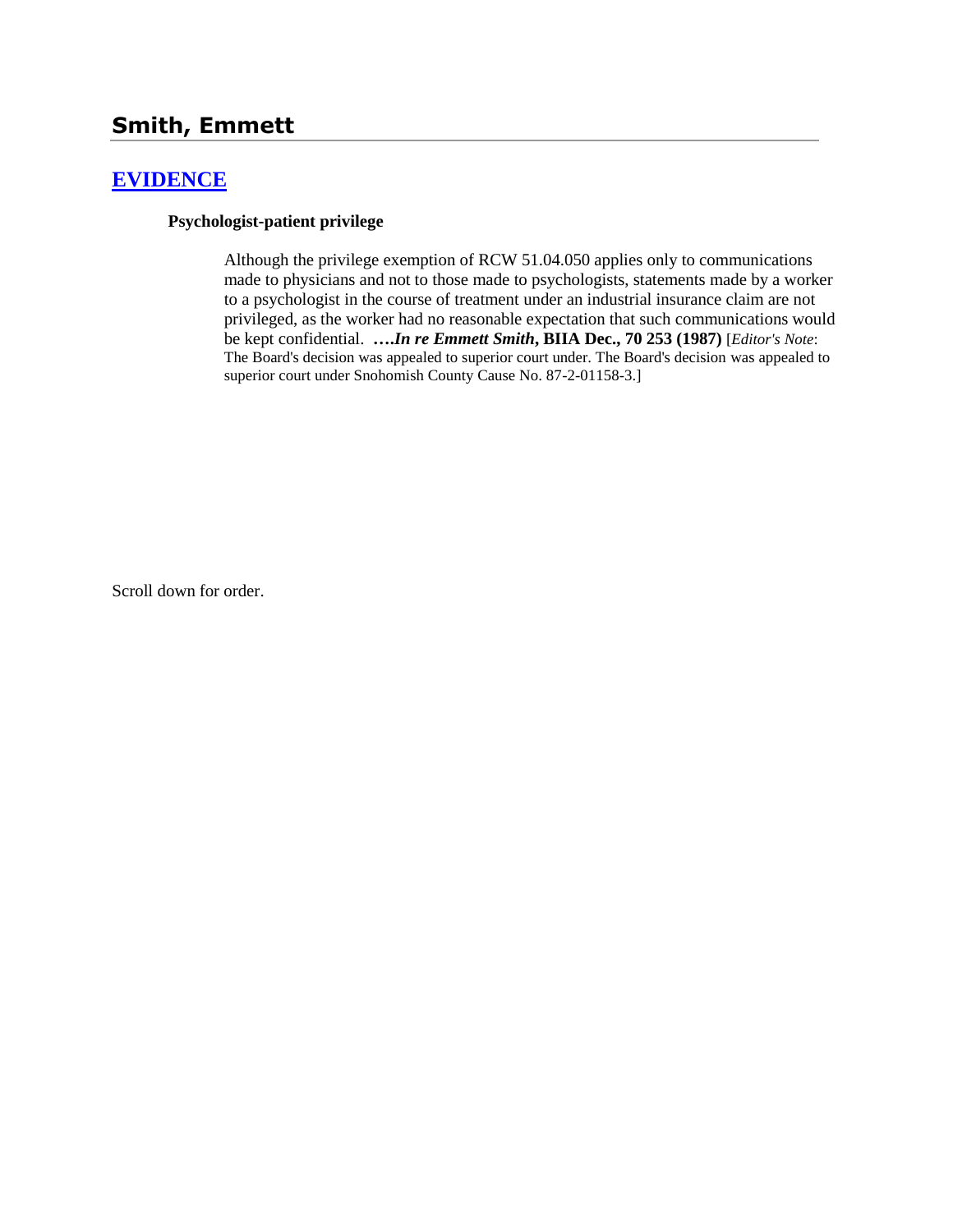## **BEFORE THE BOARD OF INDUSTRIAL INSURANCE APPEALS STATE OF WASHINGTON**

**IN RE: EMMETT L. SMITH ) DOCKET NO. 70,253**

**CLAIM NO. H-843058 ) DECISION AND ORDER**

APPEARANCES:

Claimant, Emmett L. Smith, by Norman W. Cohen and Associates, per Norman W. Cohen and Verlaine Keith-Miller

Employer, Beck Mill Company, None

Department of Labor and Industries, by The Attorney General, per James Kallmer, Francois L. Fischer, and William R. Strange, Assistants

**)**

This is an appeal filed by the claimant on April 8, 1985 from an order of the Department of Labor and Industries dated March 29, 1985 which closed the claim with a permanent partial disability award equal to 10% as compared to total bodily impairment, and time-loss compensation as paid. Department order is **AFFIRMED**.

## **PROCEDURAL AND EVIDENTIARY MATTERS**

Pursuant to RCW 51.52.104 and RCW 51.52.106, this matter is before the Board for review and decision on a timely Petition for Review filed by the Department of Labor and Industries to a Proposed Decision and Order issued on July 3, 1986 in which the order of the Department dated March 29, 1985 was reversed, and this claim remanded to the Department with direction to place the claimant on the pension rolls as a permanently totally disabled worker and provide all benefits concomitant to that status.

The Board has reviewed the evidentiary rulings in the record of the proceedings and the Proposed Decision and Order, and affirms the rulings with the following exceptions:

> Deposition of Thomas Howard, objections on page 6, line 4 and line 16, page 7, line 2, line 8, line 17, page 30, lines 8 through 18, page 31, line 25 are overruled.

> Deposition of Jerry Bolyard, objections on page 9, line 11 and 22 and page 10, line 1, are overruled.

> Deposition of Dr. Norman Zook, objections on page 27, line 18, page 28, line 8, sustained; motion on page 28, line 19 is granted; objections on page 29, lines 5 and 21 and page 31, line 11, are sustained.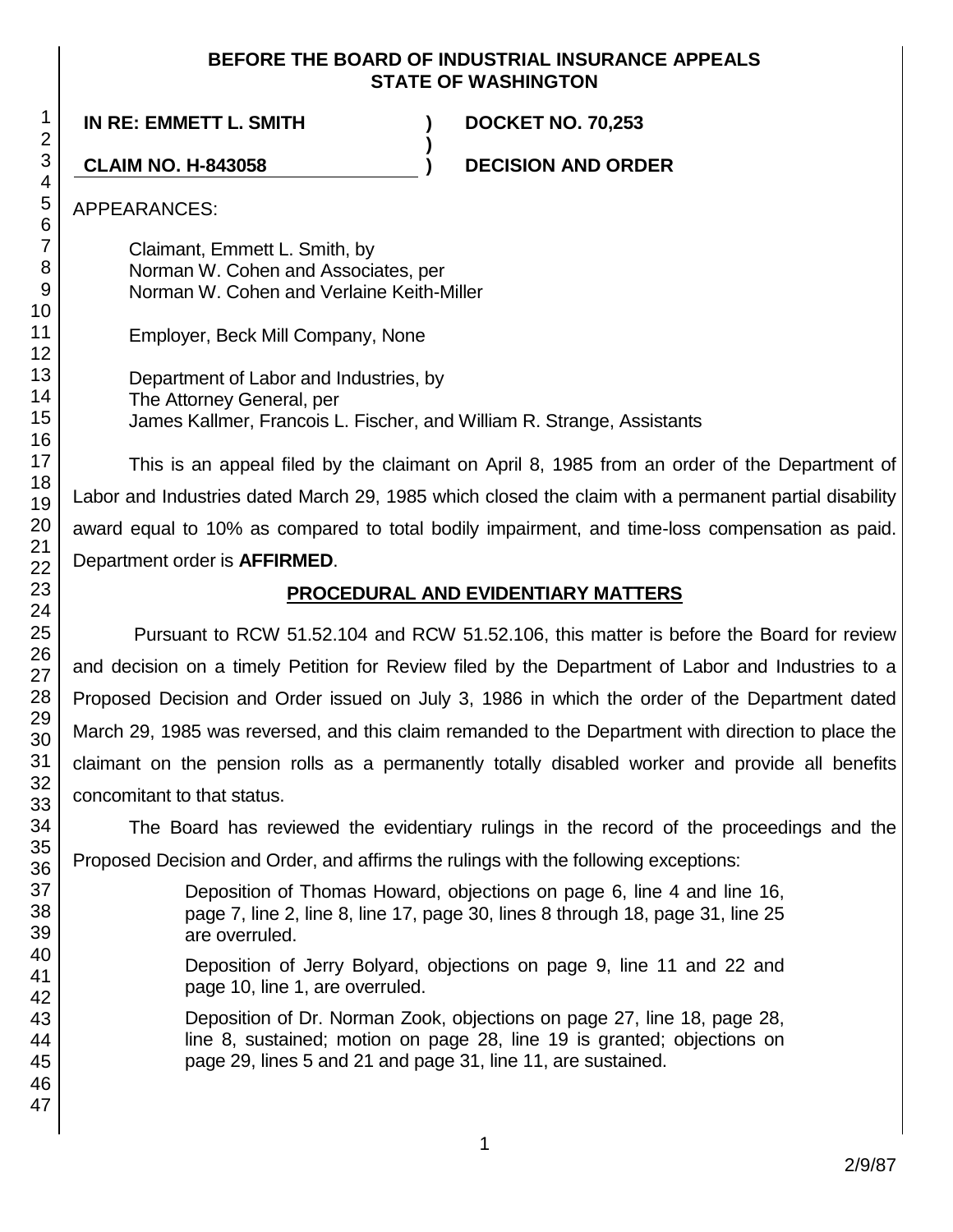Deposition of Dr. Marion Merrill, objection on page 63, line 16 is overruled; motion granted on page 64, line 22; objection sustained and motion granted on page 71, line 5.

Deposition of Dan McKinnon, motion to strike denied on page 8, line 3, and page 44, line 10; objections overruled on page 14, line 22, page 15, line 6, page 16, line 1, page 20, line 9, page 43, line 24; objection sustained on page 16, line 5.

Deposition of Dr. John Dennis, objections overruled on page 13, lines 5 and 7, page 18, line 13, page 33, lines 13 and 22.

Deposition of Jennifer Osborne, objections sustained on page 8, line 20, page 18, line 21, page 19, line 8, page 35, lines 1 and 20, page 69, line 23, page 80, line 24, page 82, line 5, page 87, line 14.

The claimant asserts a patient-psychologist privilege and objects to the presentation of Dr. McKinnon's testimony. Dr. McKinnon, a clinical and neuro-psychologist, performed a clinical evaluation and interpreted psychological tests taken by Mr. Smith at the behest of Dr. Feher and in conjunction with Mr. Smith's admission to the Providence Hospital Pain Clinic. Mr. Smith was referred to this pain clinic by his physician, Dr. Zook, who was treating him for conditions related to the industrial injury. Dr. McKinnon's reports and evaluation were sent to the Pain Clinic administrators and presumably Dr. Feher and those administering Mr. Smith's rehabilitation program at the clinic, as well as Dr. Zook. These records were presumably then sent to the Department of Labor and Industries and used as part of their administration of Mr. Smith's industrial insurance claim.

RCW 51.04.050 exempts examining and treating physicians from the physician-patient privilege in hearings, actions, or proceedings before the Department, Board, or court on appeal from the Board. However, psychologists are not physicians, and cannot be said to be specifically covered by the exemption in RCW 51.04.050.

Unlike other medically related professions such as nursing, the psychologist-patient privilege as contained in RCW 18.83.110 makes the confidential communications between a client and a psychologist privileged against compulsory disclosure to the same extent as confidential communications between an attorney and a client, even though logically they are more akin to a physician-patient communication.

However, since the psychologist-client privilege protects only confidential communications, the privilege only applies if the client has a reasonable expectation that communications are to be kept confidential. See McCormick on Evidence, Sec. 95, and In re Henderson, 29 Wn. App. 748 at 752,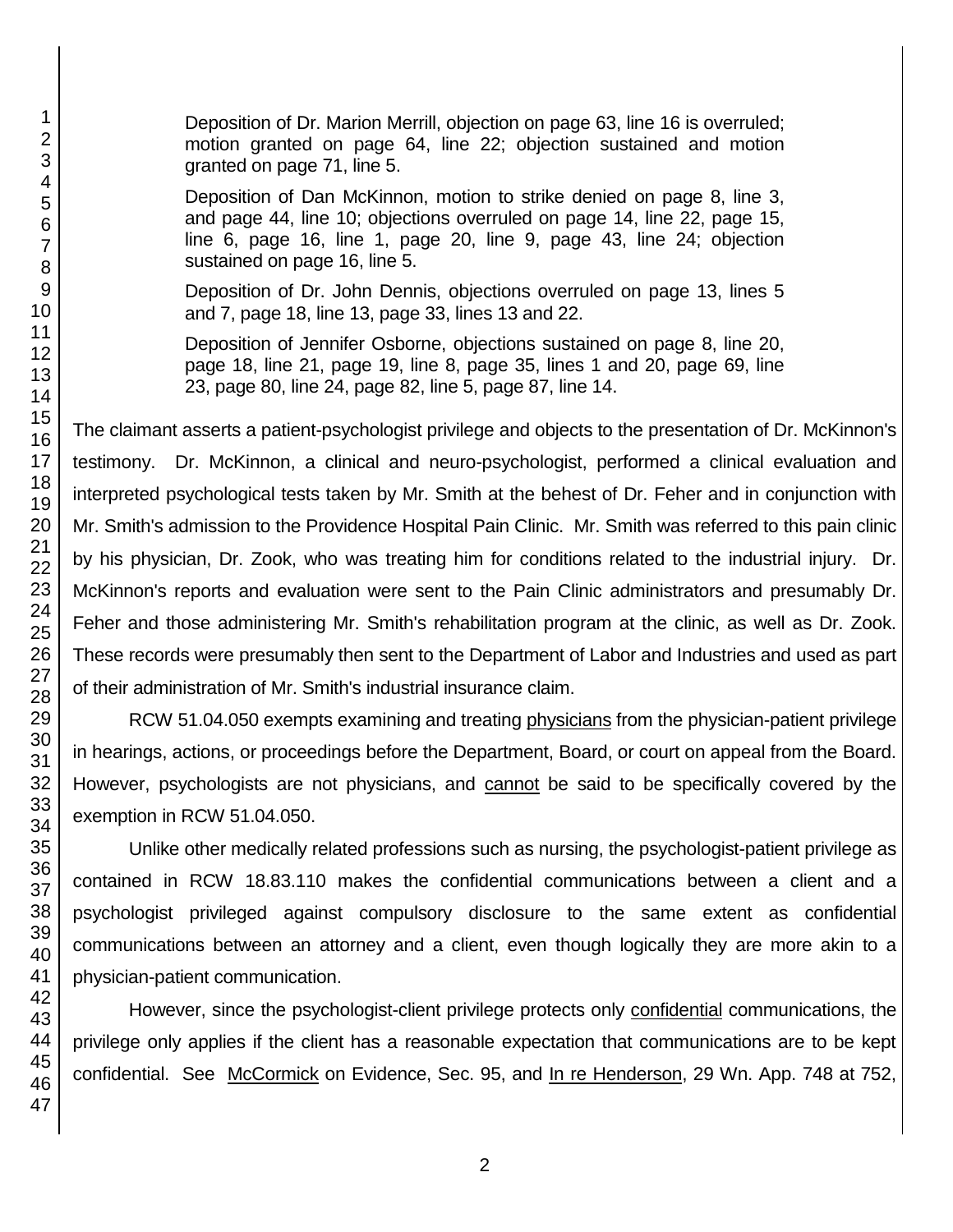630 P. 2d. 944 (1981). Application of the psychologist-client privilege requires balancing of the client benefit of the privilege against the public interest of a full revelation of all the facts.

In applying these principles to this case, we must conclude that Dr. McKinnon's testimony is admissible. Under the circumstances of treatment for his industrial insurance claim, Mr. Smith was directed to a pain clinic where other health care professionals referred him for a psychologist's clinical examination and assessment. Mr. Smith could not have reasonably expected that his communications with the psychologist would be kept confidential, since the examinations were performed for the purpose of providing some third party with the results. While relatively unsophisticated, Mr. Smith must have been aware that the purpose of Dr. McKinnon's evaluations was to generate additional information for those offering Mr. Smith treatment at the pain clinic. Additionally, in balancing Mr. Smith's interests in suppressing the testimony against the public interest of making an informed decision regarding Mr. Smith's rights to industrial insurance benefits, we must conclude that Mr. Smith's interest is outweighed. We therefore admit Dr. McKinnon's testimony into the record.

### I**SSUE**

The substantive issue presented by this appeal is the extent of Mr. Smith's permanent disability, either total or partial, causally related to the industrial injury of March 31, 1981, as of March 29, 1985, when the Department closed his claim with additional permanent partial disability. Picictis v. Department of Labor and Industries, 59 Wn. 2d 467 (1962). Mr. Smith contends that the residuals from the industrial injury have left him permanently totally disabled from any employment. The Department contends that he has a permanent partial disability for his cervical condition not exceeding a Category II, which does not render him totally unable to return to employment. After thoroughly evaluating the entire record, we conclude that the preponderance of evidence establishes that Mr. Smith is capable of employment despite the permanent partial disability to the neck.

#### **DECISION**

Mr. Smith was born in January, 1940. Prior to his March 31, 1981 industrial injury, Mr. Smith worked in a variety of short-term employments, ranging from dishwasher, janitor, apartment maintenance man, truck driver, and fry cook, to working in a cannery, in a furniture plant, and at a lumber mill. His school report card indicates that after the second grade, he received very low grades and was "socially promoted" from third through ninth grade at which time he left school. He claims he received the "equivalent" of a G.E.D. or general education degree, but explains on cross-examination that the military recognized twenty credits for a CETA custodian job training in addition to twenty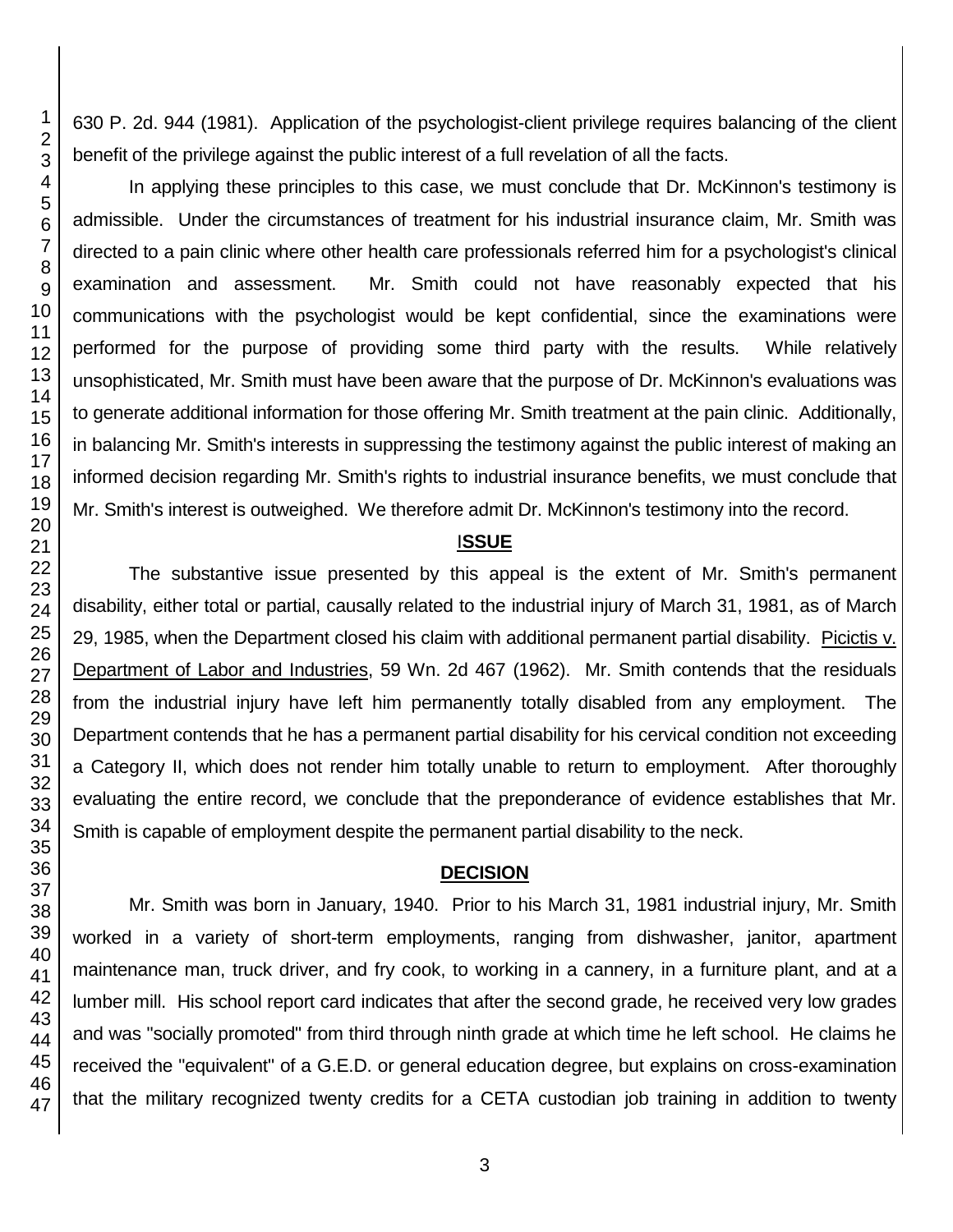credits in general mathematics and art to accord him the "equivalency" of a G.E.D. He did not take a G.E.D. examination.

Mr. Smith was working on the green chain at Beck's Lumber Mill when a heavy gate fell on his head while he was unjamming some lumber, injuring his neck. After a few days off work, he returned to work on the green chain for approximately nine months until he was laid off for lack of work in late December, 1981. He has not returned to work since. He then sought medical attention from Dr. Zook.

The medical findings expressed by the various physicians and psychologists are not significantly different in this case. However, Mr. Smith's attending general practitioners -- Drs. Zook and Merrill -- were of the opinion that the industrial injury caused Mr. Smith to be permanently unable to engage in employment. Dr. Zook, who saw the claimant approximately twelve times between January, 1982 and July, 1983, made no objective findings and no findings of muscle spasm himself, although a referral doctor reported findings of paraspinal muscle spasm in June, 1982. The tests conducted by this referral doctor, however, showed no evidence of a disc or radiculopathy. Dr. Zook's opinion about Mr. Smith's inability to be employed appears based on his opinion that Mr. Smith is psychologically crippled by pain and not specifically due to any physical residuals from the industrial injury.

Dr. Merrill saw Mr. Smith twelve times starting September 13, 1983, offering treatment consisting of pain medication and instruction on minimizing pain. Dr. Merrill felt Mr. Smith was unable to work at any "conventional" employment because of his mental function and because he would not be able to work in any continuous activity. He recommends physical restrictions contained on deposition exhibit I, based on what Mr. Smith related to him, his own observations, and Mr. Smith's physical condition. Dr. Merrill is unaware of jobs whose activity requirements are within Mr. Smith's physical restrictions and feels that assembly line jobs permitting a change in position throughout the day do not exist. Dr. Merrill offers insight into the claimant's motivation to return to work and Mr. Smith's demonstrated need to show continuing disability. His opinion is that there is both a psychological and physiological basis to Mr. Smith's returning to work and from a purely physical standpoint, if Mr. Smith's psychological motivations could be redirected, his physical disability would probably be diminished. Dr. Merrill did not feel the mental aspects of Mr. Smith's disability were due to the industrial injury.

Dr. John Dennis, a neurosurgeon, examined Mr. Smith on February 28, 1985 and diagnosed a head injury without loss of consciousness by history; cervical and thoracolumbar strain by history;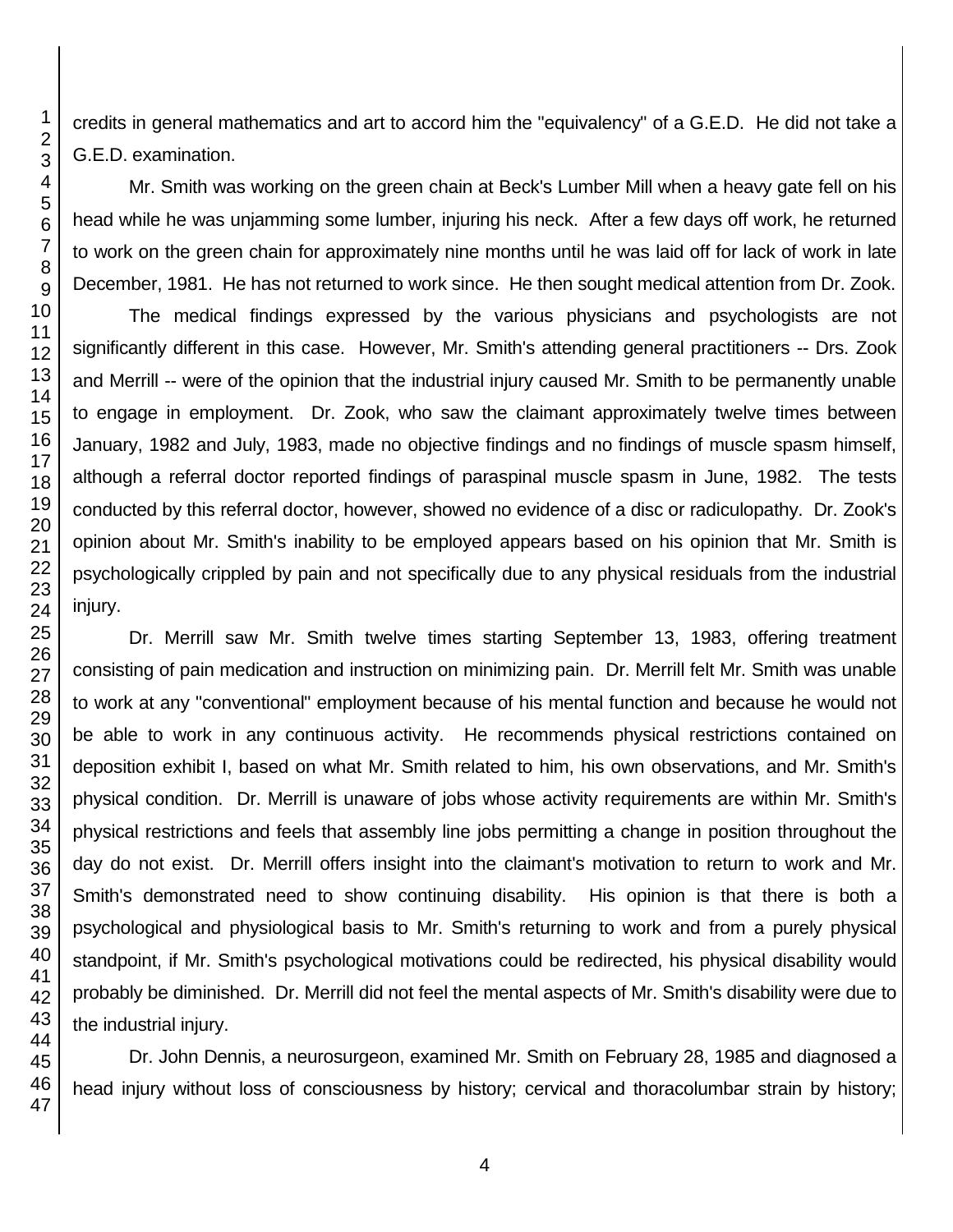suspected functional problem; anomalous articulation at C2-3; and possible evidence of trauma at C-6 shown on x-ray. The anomalous articulation at C2-3 was felt to be congenital and unrelated to the industrial injury, and the x-ray change at C6 was felt to be unlikely a significantly contributing factor to the symptoms complained of. Dr. Dennis was of the opinion that Mr. Smith's condition related to the industrial injury was stationary and that further treatment was not appropriate. He rated Mr. Smith's residuals from the industrial injury as a Category II, cervical impairment, based on the radiographic changes. Dr. Dennis felt that from a physical standpoint Mr. Smith could return to sedentary gainful employment such as assembly line work, although it seemed extremely unlikely from a psychological standpoint.

Dr. Norman Janzer, a psychiatrist, evaluated Mr. Smith on February 28, 1985 and assessed his intelligence level at less than average. He was unable to diagnose a psychiatric disorder related to the March 31, 1981 industrial injury and felt Mr. Smith's intelligence level pre-dated the March 31, 1981 industrial injury.

Dr. Dan McKinnon, a clinical and neuro-psychologist, assessed Mr. Smith through the Providence Hospital Pain Center program in July and September, 1982. At that time Mr. Smith strongly expressed to Dr. McKinnon the opinion that he would never be able to work again. Dr. McKinnon concluded that at the time of his evaluation, Mr. Smith was "quite desirous of establishing the permanence and totality of his disability" and was "minimally motivated for rehabilitation," and therefore Dr. McKinnon recommended to the treating physicians that unnecessary extension of Mr. Smith's claim status should be avoided.

The only vocational expert to testify, Jennifer Osborne, never interviewed or performed an evaluation of Mr. Smith, but merely viewed Mr. Smith during testimony and reviewed certain medical and vocational records. Ms. Osborne had an incomplete understanding of the variety of his past employments, but felt that Mr. Smith would be unable to return to working as a green chain, cat or forklift operator, assistant apartment manager, janitor, or skidder, given his physical limitations. She felt he had a nominal degree of transferable skills but that given his intelligence Mr. Smith could perform simple one and two step operations without a high degree of decision-making. Such jobs exist in the competitive labor market and in sheltered workshop situations.

Ms. Osborne's opinion concerning Mr. Smith's unemployability appears to be largely based on Dr. Merrill's judgment that Mr. Smith is not able to work. When asked to assume the physical restrictions of Dr. Dennis, Ms. Osborne still felt Mr. Smith was not employable "because he is not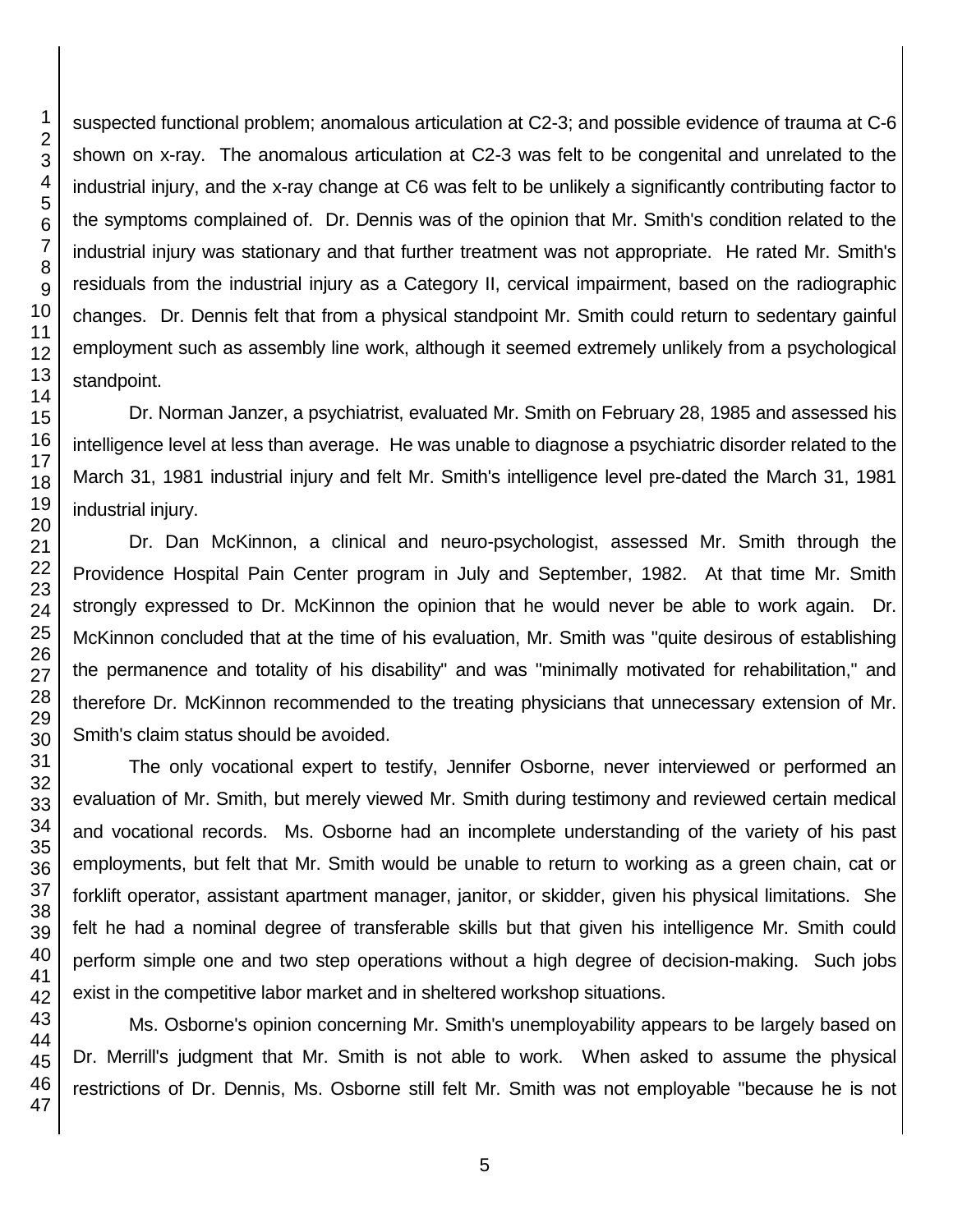demonstrating competitive levels of work behavior." However, Ms. Osborne admits that the ability to sit, stand and walk in combination between eight to twelve hours would not preclude electronics and assembly type jobs and that the training for such jobs is available with on-the-job training. She recommends that Mr. Smith attempt training and light work such as electronics and mechanical assembly given the physical limitations recommended by Dr. Dennis. She further recommends a rehabilitation plan which would start with an assessment in a sheltered workshop with the expectation that Mr. Smith would move on to something else such as possibly bench and mechanical assembly work.

Dr. Rabkin's testimony merely adds other possible interpretations of the psychological results obtained by Dr. McKinnon, than the interpretation offered by Dr. McKinnon of these tests. However, without a clinical examination, Dr. Ravkin admits he is at a disadvantage, and we cannot give his testimony more weight than Dr. McKinnon's.

The overall record leaves us with a picture of a man of low intelligence who has been marginally attached to the labor market in a variety of jobs, and who, at age 41, injuries his neck, continues to work nine months at a physically hard job, is laid off for lack of work, and who then seeks medical treatment, and who, within eight months of his lay-off, views himself as permanently totally disabled. The record is filled with expressions and actions demonstrating a lack of motivation to return to any type of employment. While the industrial injury causes him a mild physical disability in his neck equivalent to a Category II, we conclude that the real cause of Mr. Smith's professed inability to return to work is not such mild residuals from his 1981 industrial injury, but his lack of motivation to seek and retain employment.

No medical testimony is presented to establish that any psychiatric or psychological problem that Mr. Smith has is due to the industrial injury. His lack of motivation to return to work cannot therefore reasonably be concluded to be caused by the industrial injury. His attending physicians place great emphasis on his psychological and mental inability when they express opinions that he is unemployable. When not taking into account the psychological element of Mr. Smith's condition, and remembering that Dr. Merill's recommended restrictions for physical activities are made within the cautionary note that the physical abilities will probably improve when the claim for disability is settled, we must conclude that the physical restrictions proposed by Dr. Dennis are far more in keeping with Mr. Smith's true permanent disability.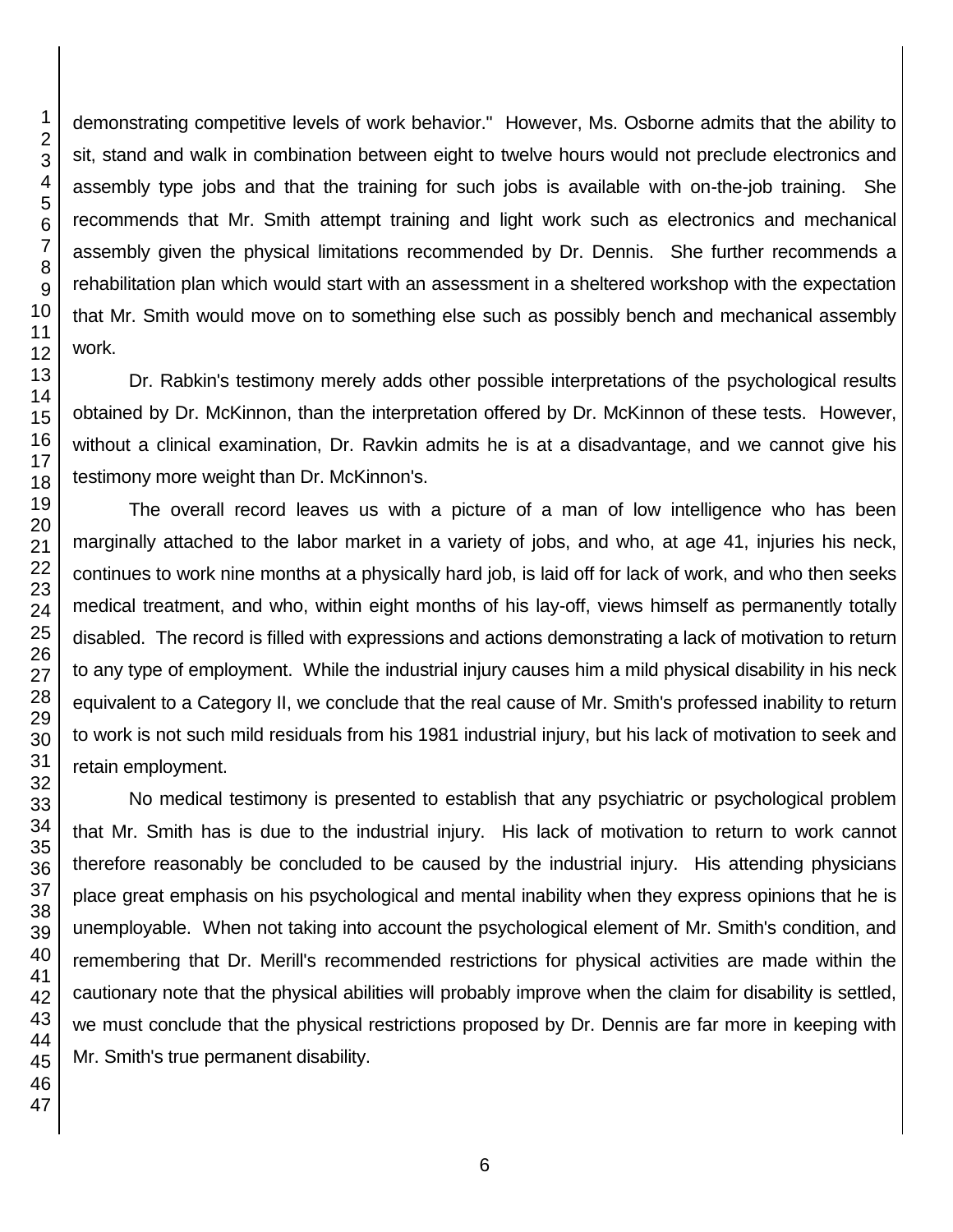The physical restrictions enumerated by Dr. Dennis are not so great as to preclude a job with light repetitive duties such as bench or light mechanical assembly work, some of which are one to two step activities, within Mr. Smith's intellectual capability. Ms. Osborne concludes that such jobs exist in the labor market. In sum, the claimant is perfectly capable of re-entering the labor market, if and when he wants to.

After consideration of the Proposed Decision and Order and the Department's Petition for Review filed thereto, and a careful review of the entire record before us, we are persuaded that the Department order closing this claim with a permanent partial disability award equal to 10% as compared to total bodily impairment is correct. We hereby enter the following Findings of Fact and Conclusions of Law:

## **FINDINGS OF FACT**

- 1. On April 3, 1981 a Report of Accident was received by the Department of Labor and Industries alleging the occurrence of an industrial injury to Mr. Emmett Smith on March 31, 1981 while in the course of employment with Beck Lumber Company. On September 8, 1981 the Department issued an order allowing the claim and closing it without award for permanent partial disability. On February 2, 1982 the claimant filed an aggravation application, and on April 19, 1982 the Department entered an order reopening the claim effective January 19, 1982 for treatment and action as indicated. On March 29, 1985 the Department entered an order closing the claim with time-loss compensation as paid and with an award for permanent partial disability equal to 10% as compared to total bodily impairment. On April 8, 1985 the Board received Mr. Smith's Notice of Appeal, and on April 26, 1985 the Board entered an order granting the appeal, assigning it Docket 70,253.
- 2. Mr. Emmett Smith, a man born in 1940, dropped out of school after the ninth grade. Between the second and ninth grade, he was socially promoted rather than passing the academic requirements with any success. He does not have a General Education Degree (G.E.D.). He has worked in a variety of short-term employments ranging from dishwasher, apartment maintenance man, janitor, truck driver, fry cook, to working in a cannery, furniture plant and at a lumber mill.
- 3. On March 31, 1981 Mr. Smith injured his neck when a heavy gate fell on him. After going to the emergency room, he returned to work within a few days and continued to work on the green chain for beck Lumber Company until January, 1982 when he was laid off for lack of work. He thereafter sought treatment with Dr. Zook consisting of paid medication, referrals to medical specialists, and referrals to a pain clinic. He has not returned to work since his lay-off from Beck Lumber Company. In the summer of 1983 Mr. Smith moved from Camano Island, Washington, to Dayville,